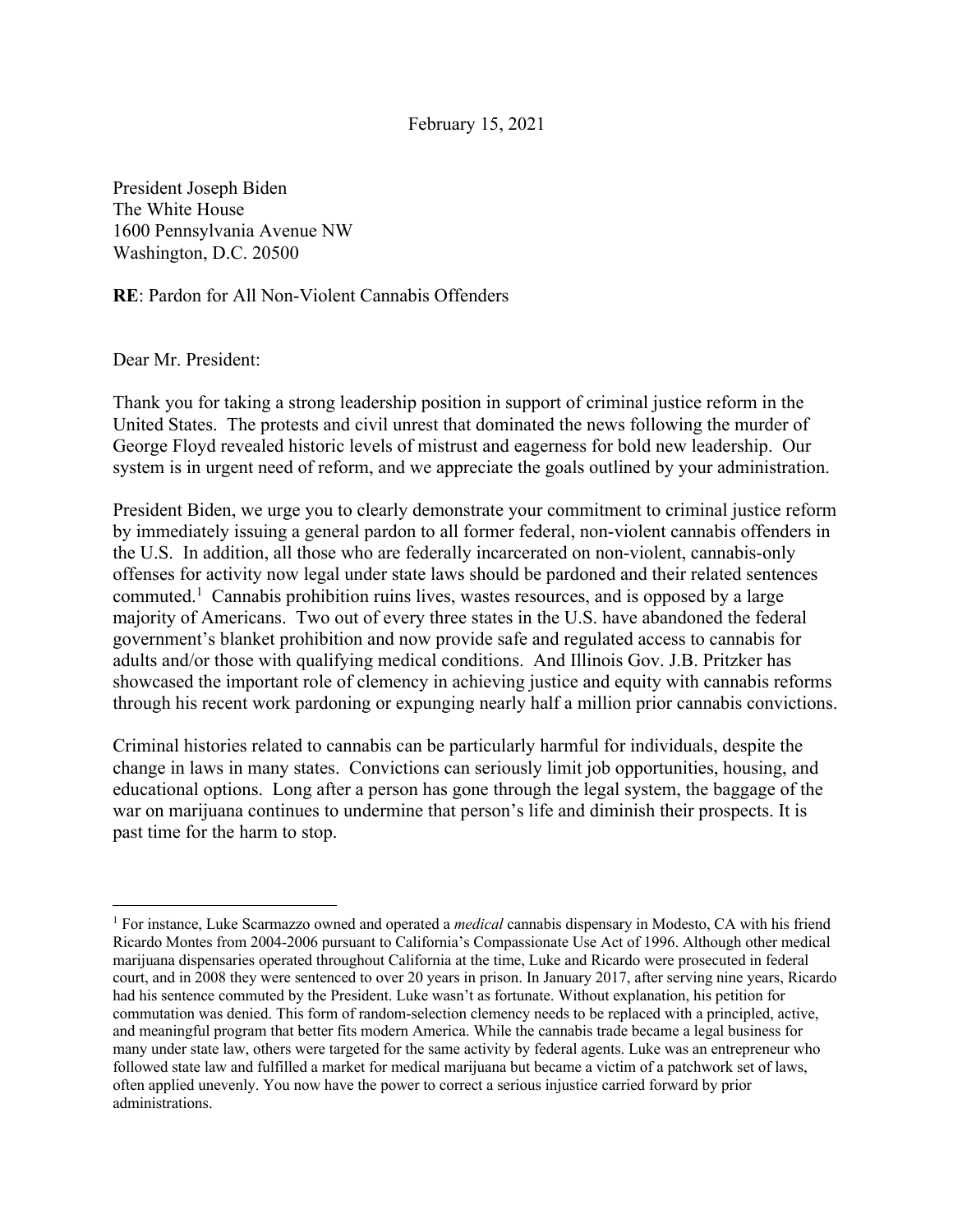In November 2019, during a Democratic Primary Debate, you stated: "I think we should decriminalize marijuana, period. And I think everyone – anyone who has a record – should be let out of jail, their records expunged, be completely zeroed out."2 You now are in a position to do just that through a categorical pardon grant. Such grants are hardly unprecedented. Presidents from both political parties have taken such action when circumstances warranted it. In 1974, President Ford signed a proclamation granting conditional pardons to the Selective Service Act violators who did not leave the United States. In 1977, President Carter issued categorical pardons to all Selective Service Act violators as a way to put the war and divisions it caused in the past.<sup>3</sup>

While the war on cannabis impacts individuals of all races, a disproportionate number who enter the criminal justice system are people of color. On your first day in office, you signed an executive order rightly stating that, "Our Nation deserves an ambitious whole-of-government equity agenda that matches the scale of the opportunities and challenges that we face." Today, the long-term harm of cannabis prohibition in communities of color throughout the country is profound. As we look to solutions to provide healing, the dangerous policing tactics that were developed to execute the war on marijuana, including no-knock warrants and other aggressive tactics, shock the nation and have led us to historic levels of mistrust. When a large majority of Americans no longer believe cannabis should be illegal, aggressive enforcement tactics quickly lose support. A general pardon of all former and current federal non-violent cannabis offenders would be the kind of grand, ambitious, and impactful action that would effectively signal to marginalized communities that their suffering is seen and that the government seeks to remedy their harms.

We appreciate that the Biden-Sanders Task Force recommendations speak to these issues, and we recognize that expungement is an important part of the healing process. We ask you to clearly send—through a general clemency—a powerful message that our country is truly taking a new course on criminal justice policy and practice.

Thank you for your leadership position as our nation begins to address criminal and social justice reform.

Sincerely,

**Steven W. Hawkins** United States Cannabis Coalition (USCC)

**Weldon Angelos** Project Mission Green/The Weldon Project **Erik Altieri** National Organization for the Reform of Marijuana Laws (NORML)

**Amber Littlejohn** Minority Cannabis Business Association (MCBA)

<sup>2</sup> Biden, Democratic Primary Debate, Nov. 20, 2019; https://www.nbcnews.com/politics/2020-election/readdemocratic-debate-transcript-november-20-2019-n1088186. Similar sentiments were recently echoed by Senate Majority Leader Chuck Schumer. *See e.g.,* Kyle Jaeger, *Chuck Schumer Lists Marijuana As A Priority In First Post-Election Cannabis Comments*, MARIJUANA MOMENT, Jan. 26, 2021.

<sup>3</sup> *See* Proclamation 4483, also known as Granting Pardon for Violations of the Selective Service Act.